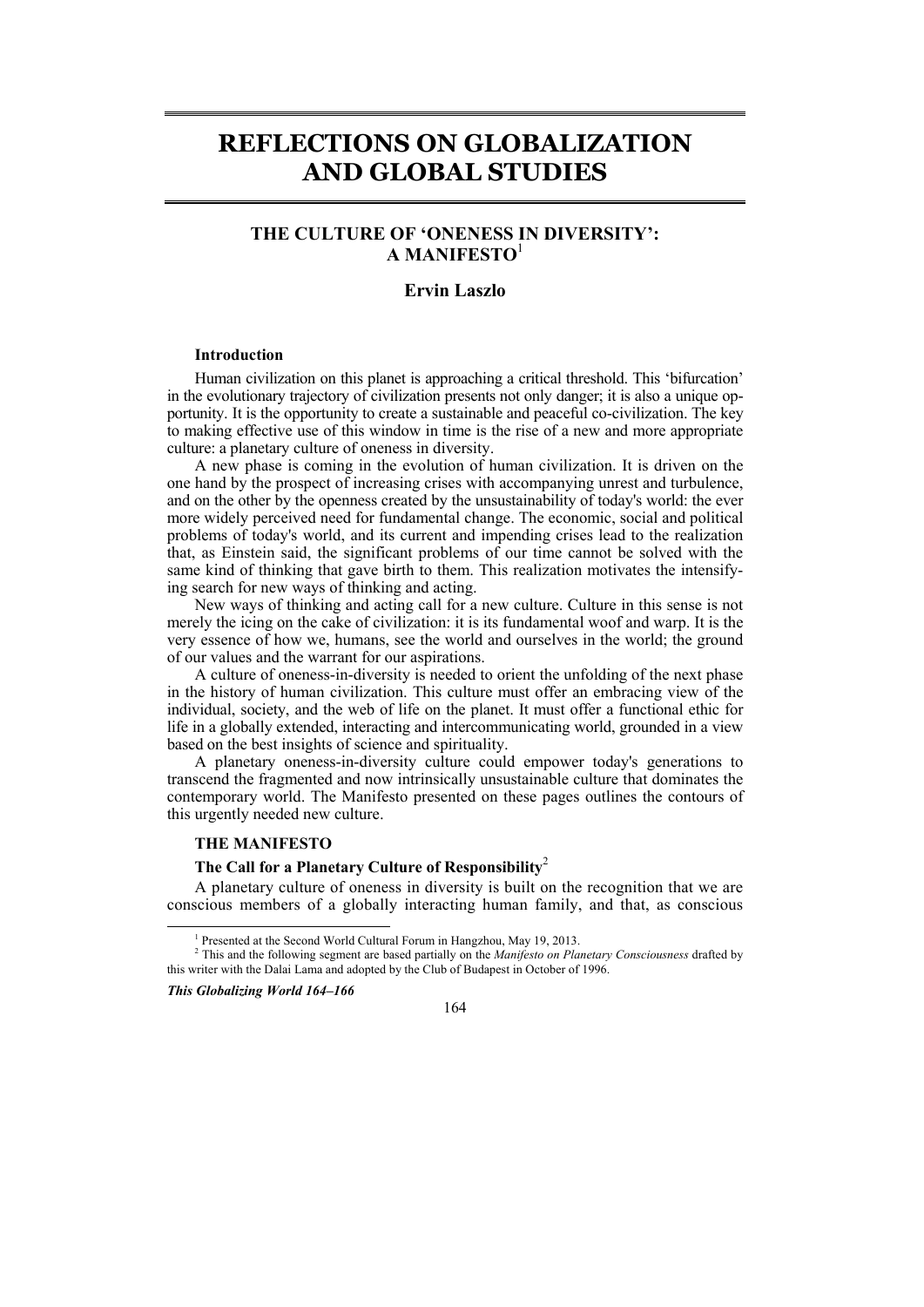members of the human family, we have multiple responsibilities. We have responsibilities as:

- individuals;
- citizens of our country;
- collaborators in a business and an economy;
- members of the world wide net of human communities;
- persons endowed with an evolved mind and consciousness.

*As individuals,* we are responsible for seeking our interests in harmony with the interests and wellbeing of others. We are responsible for condemning and averting any form of killing and brutality; responsible for not bringing more children into the world than we truly need and can support; and responsible for respecting the right to life, development, and equal status and dignity of all the children, women, and men who inhabit the Earth.

*As citizens of our country,* we are responsible for demanding that our leaders beat swords into ploughshares and relate to other nations peacefully and in a spirit of cooperation; that they recognize the legitimate aspirations of all communities in the human family; and that they do not abuse sovereign powers to manipulate people and the environment for shortsighted and selfish ends.

*As collaborators in business and in an economy*, we are responsible for ensuring that commercial objectives do not center uniquely on profit and growth but include a concern that products and services respond to human needs and demands without harming people and impairing nature; that they do not serve destructive ends and unscrupulous designs; and that they respect the rights of all entrepreneurs and enterprises who compete fairly in the global marketplace.

*As members of the worldwide net of human communities,* it is our responsibility to promote mutual understanding and respect among people and nations whether they are like us or different; and to demand that all people everywhere should be empowered to respond to the challenges that face them with the material as well as spiritual resources that are required for maintaining the excellence and the quality of life throughout the human communities of the planet.

And *as persons endowed with mind and consciousness*, our responsibility is to encourage comprehension and appreciation for the human spirit in all its manifestations, and to inspire awe and wonder for a cosmos that brought forth life and consciousness and holds out the possibility of its continued evolution towards higher and higher levels of insight, understanding, love, and compassion.

#### **The Call for a Planetary Culture of Solidarity**

In most parts of the world, the intrinsic potentials of people are repressed and underdeveloped. The way children are raised depresses their faculties for learning and creativity; the way young people experience the struggle for material survival results in frustration and resentment. In adults this leads to a variety of compensatory, addictive, and compulsive behaviors. The result is the persistence of social and political oppression, economic warfare, cultural intolerance, crime, and disregard for the environment.

Eliminating social and economic ills and frustrations calls for considerable socioeconomic development, and that is not possible without better education, information, and communication. These, however, are blocked by the lack of an adequate level of socio-economic development, so that a vicious cycle is created: underdevelopment creates frustration, and frustration, giving rise to defective behaviors, blocks development. This cycle must be broken at its point of greatest flexibility – the development of the culture that inspires the mind and motivates the behavior of a critical mass of people in society. Achieving this objective does not pre-empt the need for socio-economic devel-